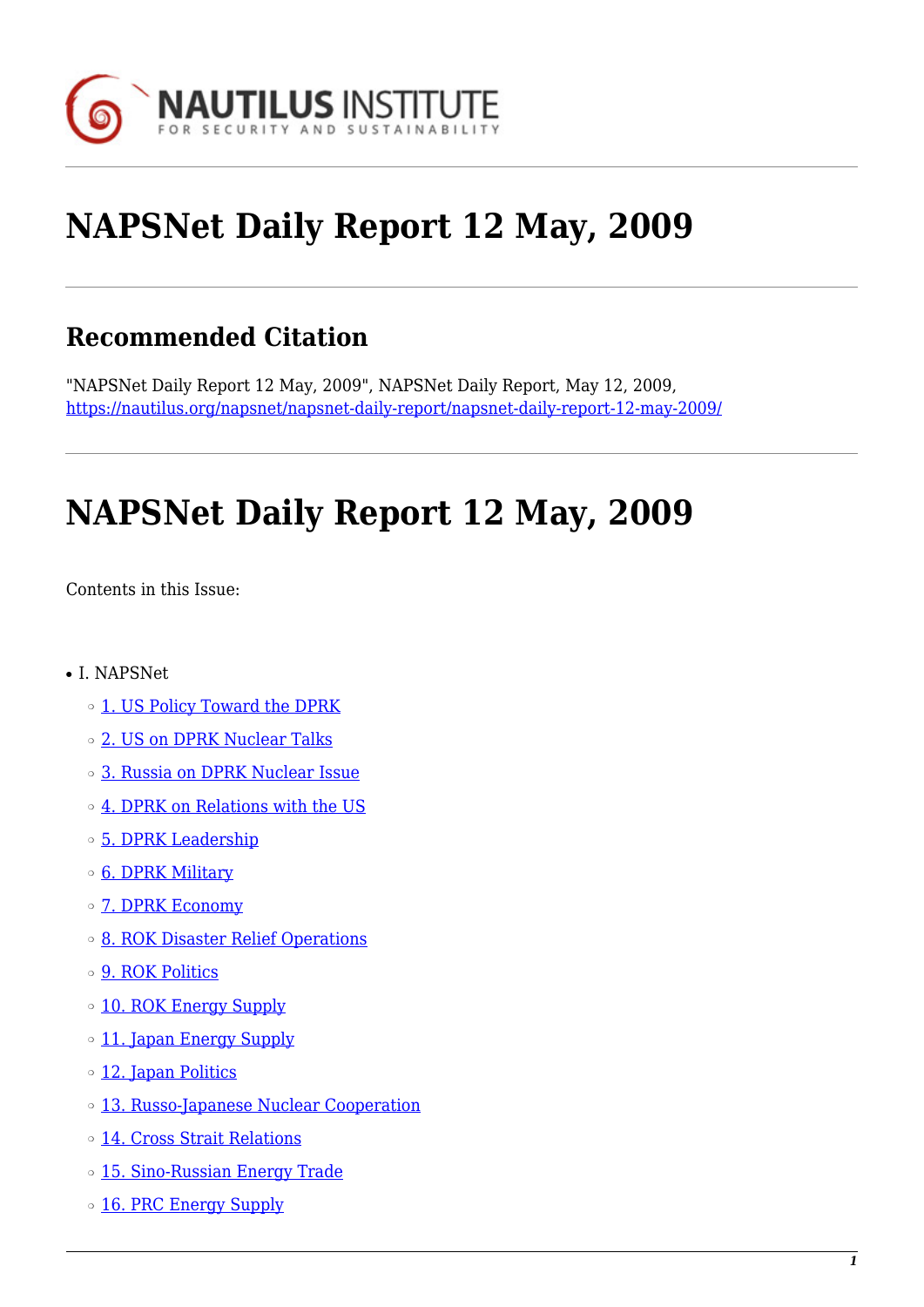❍ [17. PRC Infrastructure](#page-6-0)

- II. PRC Report
	- o [18. PRC Environment](#page-6-1)
	- o [19. PRC Gender Equity](#page-6-2)
	- o [20. PRC Civil Society](#page-6-3)
- III. ROK Report
	- ❍ [21. ROK-U.S Alliance](#page-7-0)
	- o [22. ROK Military](#page-7-1)

[Preceding NAPSNet Report](https://nautilus.org/mailing-lists/napsnet/dr/2009-2/napsnet-daily-report-11-may-2009/)

MARKTWO

## **I. NAPSNet**

## <span id="page-1-0"></span>**1. US Policy Toward the DPRK**

Korea Hearld ("U.S. TO WAIT FOR N.K. RESPONSE TO OVERTURES", 2009/05/11) reported that t he U.S. administration of President Barack Obama does not intend to send a high-level envoy to the DPRK or take any other steps to revive the six-way talks on the communist nation's nuclear program, a senior ROK government official said. The U.S. believes that it has done enough to convey its willingness to engage in both bilateral and multilateral talks with the defiant DPRK and that it is time for Pyongyang to give an answer, according to the official. "There can be progress in dialogue only when a partner responds (to proposals for talks) and shows interest," the official said.

<span id="page-1-1"></span>[\(return to top\)](#page-0-0) 

## **2. US on DPRK Nuclear Talks**

Kyodo News ("U.S. NOT EYEING TALKS WITH N. KOREA OUTSIDE 6-PARTY FRAMEWORK ", Tokyo, 2009/05/11) reported that t he US assured Japan that it has no plans to hold bilateral talks with the DPRK outside a framework of the six-nation process on denuclearizing Pyongyang, senior Japanese officials said. Stephen Bosworth, the US special representative for DPRK policy who is traveling around Asia for consultations on the DPRK issue, referred to the plan during separate meetings in Tokyo with Vice Foreign Minister Mitoji Yabunaka and Akitaka Saiki, director general of the Foreign Ministry's Asian and Oceanian Affairs Bureau.

### <span id="page-1-2"></span>[\(return to top\)](#page-0-0)

## **3. Russia on DPRK Nuclear Issue**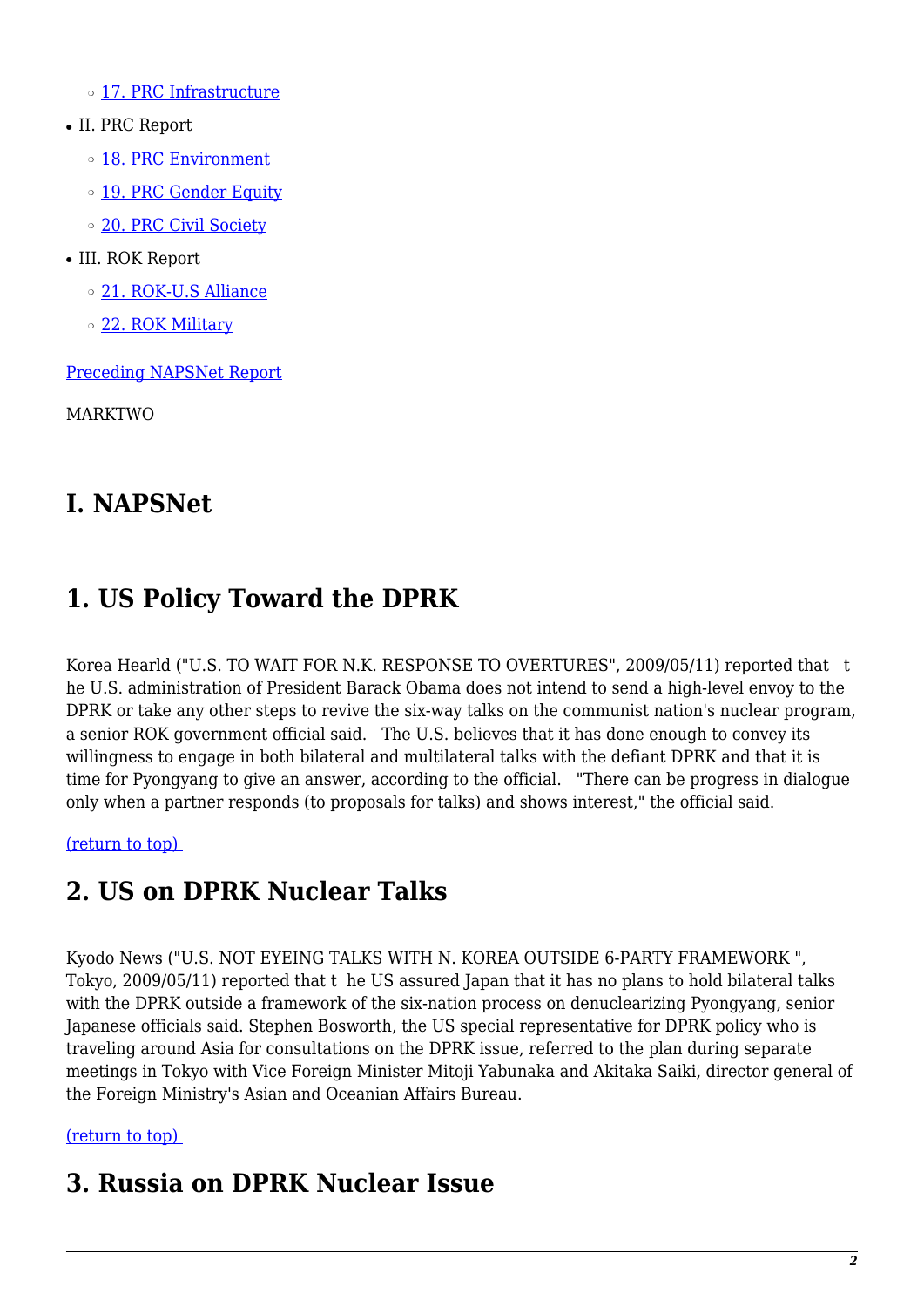Reuters ("RUSSIA'S PUTIN WARNS AGAINST ARMS RACE OVER N.KOREA", Moscow, 2009/05/11) reported that Russian Prime Minister Vladimir Putin called for calm over the DPRK in an interview published on Sunday and warned of the danger of an arms race developing in Asia after Pyongyang launched a long-range rocket. Putin called for a return to six-country talks on the DPRK. "It would be absolutely wrong if we increased the emotional temperature around what is happening today and used this to destabilize the region or to start some sort of arms race. I think this would be a big mistake," Putin said.

#### <span id="page-2-0"></span>[\(return to top\)](#page-0-0)

## **4. DPRK on Relations with the US**

The Associated Press ("PRO-NKOREA PAPER ACCUSES OBAMA OF HOSTILITY", Seoul, 2009/05/11) reported that President Barack Obama 's administration should abandon its "hostile" policy toward the DPRK if it wants to have a dialogue, a pro-Pyongyang newspaper said Monday. "The Obama government is now sending the wrong signal to North Korea," the Japan-based Choson Sinbo newspaper said. The Choson Sinbo said new dialogue would be possible only after Washington relinquishes its "outdated, confrontational relations" with the DPRK.

#### <span id="page-2-1"></span>[\(return to top\)](#page-0-0)

### **5. DPRK Leadership**

Yonhap News ("KIM'S HEIR APPARENT INCREASINGLY VISIBLE IN N. KOREA: SOURCES", Seoul, 2009/05/11) reported that t he third and youngest son of DPRK leader Kim Jong-il has been increasingly visible on official occasions and masterminded the country's major publicity stunts, such as a recent fireworks extravaganza, in an apparent bid to burnish his image as a successor, sources said. Kim Jong-un, who is believed to have been tapped in January as the isolated state's next leader, has been seen making efforts to elevate his reputation by organizing the April 15 fireworks show and initiating an economic reconstruction drive, called the "150-day campaign," the sources privy to DPRK internal affairs said on condition of anonymity.

<span id="page-2-2"></span>[\(return to top\)](#page-0-0) 

### **6. DPRK Military**

Agence France-Presse ("NORTH KOREA MILITARY IN CONTROL OF STATE SPY BODY: REPORT", Seoul, 2009/05/11) reported that the DPRK's military now controls a state intelligence body involved in illicit operations to generate funds through money counterfeiting and weapons exports, a report said. In a recent shakeup, the ruling communist party put a key organisation responsible for overseas espionage under the purview of the military, Yonhap news agency said. It also expressed concern that North Korea's military may step up espionage operations against the ROK because the shakeup came amid frosty inter-Korean relations.

#### <span id="page-2-3"></span>[\(return to top\)](#page-0-0)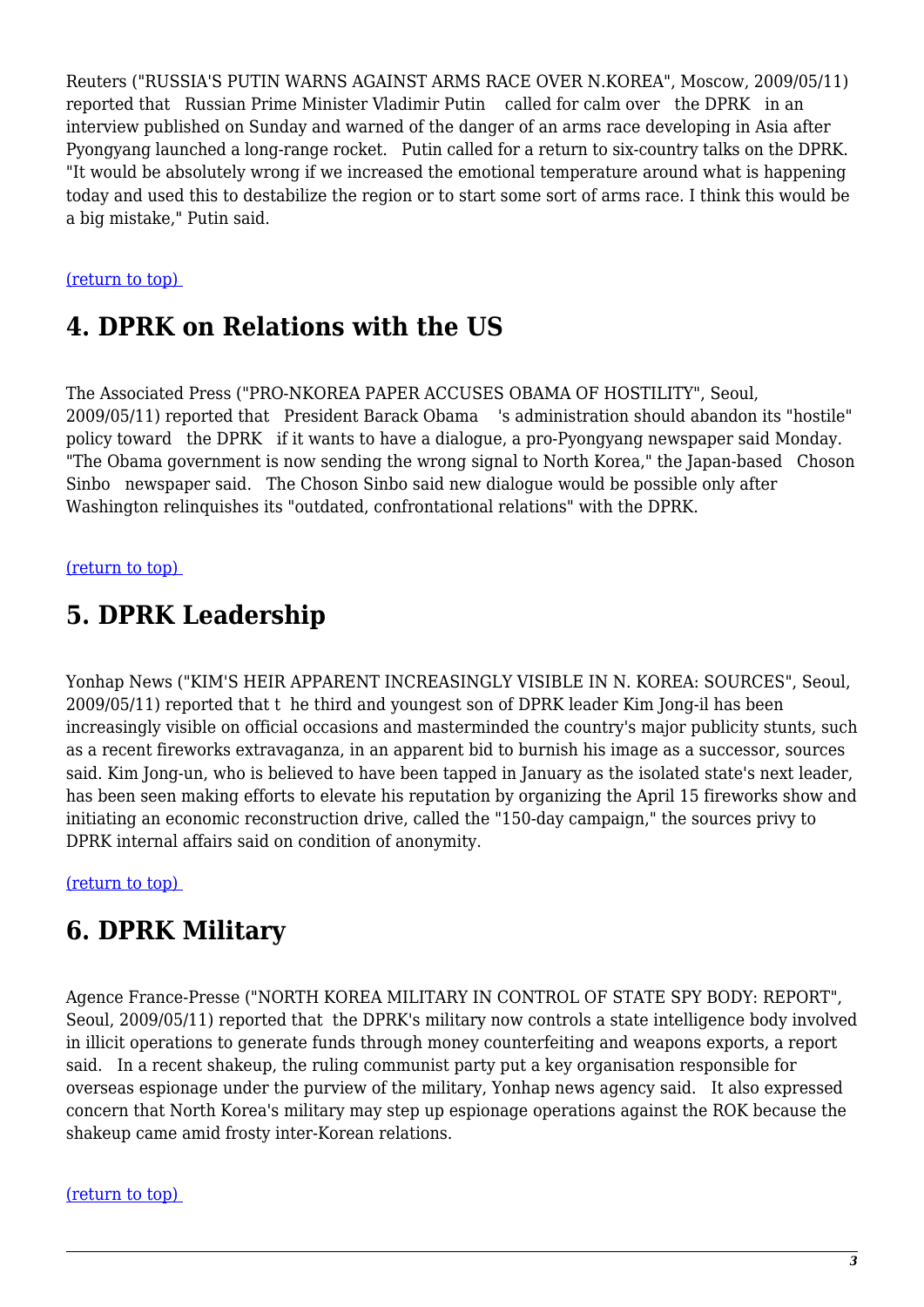## **7. DPRK Economy**

Agence France-Presse ("ANGER GROWS AS NKOREA CLAMPS DOWN ON FREE MARKETS", Seoul, 2009/05/11) reported that public discontent is simmering in the DPRK after the regime imposed tighter restrictions on market trading in an attempt to reassert its control over the state, observers say. The latest crackdown began after elections on March 8 for a new parliament, according to Good Friends, a Seoul-based research group with extensive contacts in the DPRK. Officials ordered markets to open for only five hours a day from 1:00pm and to sell only certain farm products excluding rice, the group said in its latest newsletter. "Curbs are now tighter than several months ago," said Lee Seung-Yong, director of Good Friends.

<span id="page-3-0"></span>[\(return to top\)](#page-0-0) 

## **8. ROK Disaster Relief Operations**

Yonhap News ("S. KOREAN EMERGENCY WORKERS ON REGIONAL DRILL FACE REAL-LIFE DISASTER", Seoul, 2009/05/11) reported that a regional anti-disaster drill turned into a real-life operation for a ROK team of emergency workers and officers when they provided medical services last week for about 1,500 locals hit by a typhoon in the Philippines, the Air Force said. Typhoon Kujira, packing winds of up to 130 kilometers, swept across the Philippines earlier this month, killing over two dozen people and leaving at least 54,000 displaced. The ROK had sent a C-130 transport aircraft with a crew of seven medical officers and a team of 10 civilian rescue workers to the country that was hosting a May 4-8 anti-disaster exercise. "The drill turned into a real-life situation with the arrival of Typhoon Kujira," the Air Force said in a release.

<span id="page-3-1"></span>[\(return to top\)](#page-0-0) 

## **9. ROK Politics**

JoongAng Ilbo ("PARK TOUGHENS STANCE OVER GNP FACTIONAL DIVIDE", 2009/05/11) reported that t he rift within the Grand National Party widened yesterday after its former chairwoman, Park Geun-hye, publicly attacked the leadership of the country's largest political party for blaming her loyalists for its plummeting popularity. "What were the examples in which the so-called pro-Park factionists hindered party affairs?" Park asked. "Do you think it makes sense that the party suffered the by-election defeat because of pro-Park politicians?" Her comments mark the first time that Park, the daughter of the late President Park Chung Hee, publicly spoke about the factional power struggle inside the GNP since the party's crushing defeat in the April 29 by-elections.

<span id="page-3-2"></span>[\(return to top\)](#page-0-0) 

## **10. ROK Energy Supply**

Bloomberg News (Shinhye Kang, "SOUTH KOREA, UZBEKISTAN TO EXPLORE 5 FIELDS", 2009/05/11) reported that the ROK , which imports 97 percent of its energy and minerals needs, agreed with Uzbekistan to jointly explore five oil fields in the Central Asian country as part of efforts to strengthen economic ties. State-run Korea National Oil Corp. and national oil company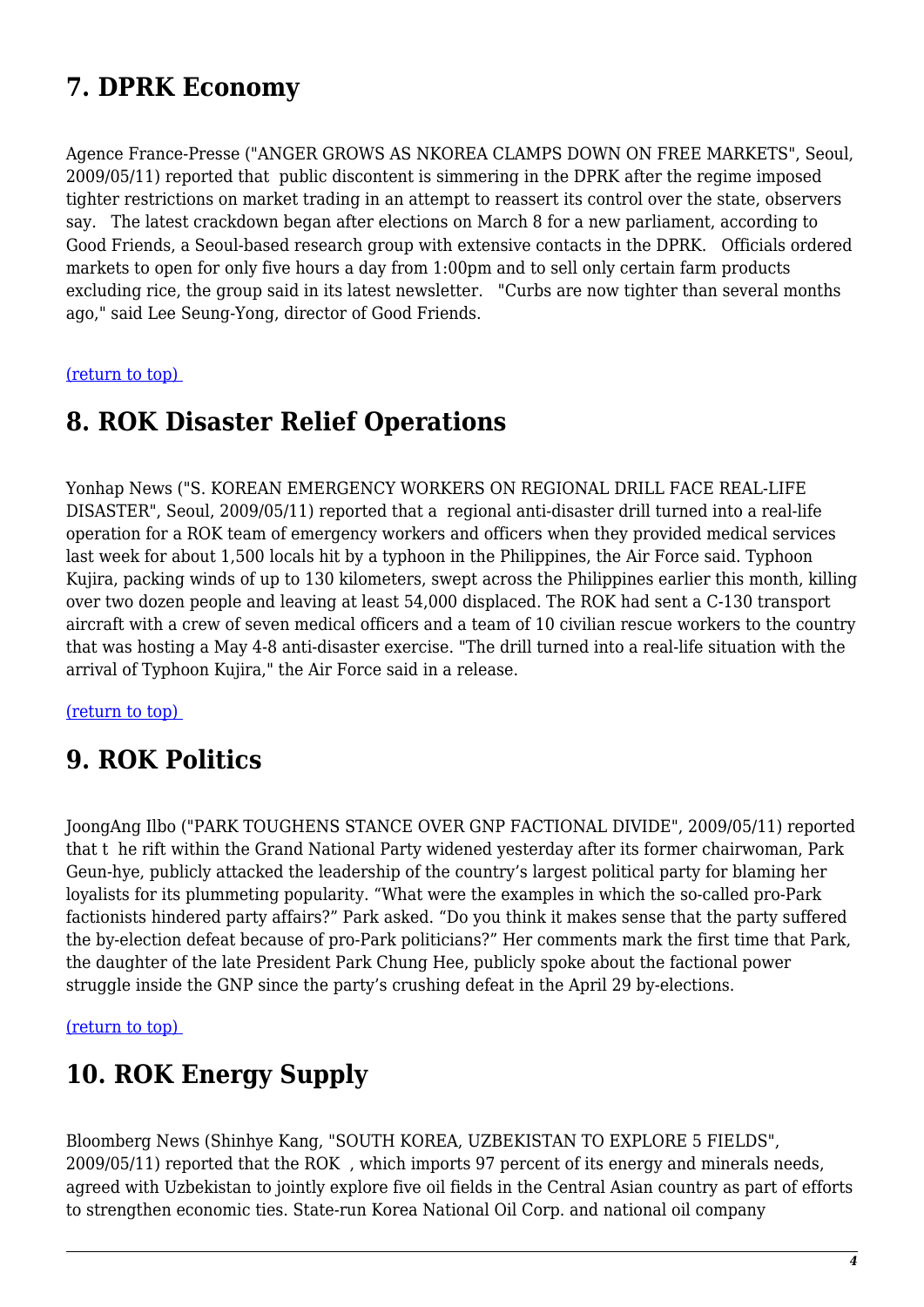Uzbekneftegaz signed a preliminary accord during President Lee Myung Bak's visit to Tashkent today, the presidential office in Seoul said in a statement. President Lee and his Uzbek counterpart Islam Karimov also agreed to proceed with the countries' joint gas project, according to the presidential office's statement today.

<span id="page-4-0"></span>[\(return to top\)](#page-0-0) 

## **11. Japan Energy Supply**

The Asahi Shimbun ("ENERGY: JAPAN'S ALTERNATIVE ENERGY PLANS IGNORE WIND POWER", 2009/05/11) reported that encouraged by the relatively low cost of generating large amounts of power, other countries are turning to wind power as their top alternative energy choice. But in Japan, a lack of coordination between power companies and differences in opinion over its efficacy have slowed its spread here. The wind power networks operate independently of Japan's nine electric power companies, which also run each of their grids. Interconnection lines between the grids are held in reserve primarily for delivering power in natural disasters or other emergencies. Few moves have been made to feed in alternative power sources, such as wind power, to the main power grids on a regular basis.

<span id="page-4-1"></span>[\(return to top\)](#page-0-0) 

## **12. Japan Politics**

Washington Post (Blaine Harden, "JAPAN OPPOSITION LEADER QUITS AHEAD OF ELECTION", 2009/05/11) reported that Democratic Party of Japan leader Ichiro Ozawa resigned Monday to try to save his party from losing an election that must be held by September. "I have decided to sacrifice myself and resign as party leader to strengthen our party unity for a clear victory in the next election," Ozawa told a news conference. "To me, whether I become prime minister is not an issue at all," he added. "We just simply must change this long, rotten government."

<span id="page-4-2"></span>[\(return to top\)](#page-0-0) 

## **13. Russo-Japanese Nuclear Cooperation**

Mainichi Shimbun ("JAPAN BLOCKED RUSSIAN BID TO BUY NUCLEAR REACTOR MANUFACTURER", 2009/05/11) reported that Japan blocked a Russian company's bid to buy a Japanese manufacturer that is the world's sole possessor of a technology to produce nuclear reactors by adopting defense measures in the public and private sectors, it has been learned, as conclusion of a nuclear power treaty between Japan and Russia draws near. Prime Minister Taro Aso is set to sign a nuclear power agreement with Russian Prime Minister Vladimir Putin, who is due to arrive in Japan on Monday. Conclusion of the agreement signifies a settlement following the two countries' offensive and defensive measures over nuclear power.

#### <span id="page-4-3"></span>[\(return to top\)](#page-0-0)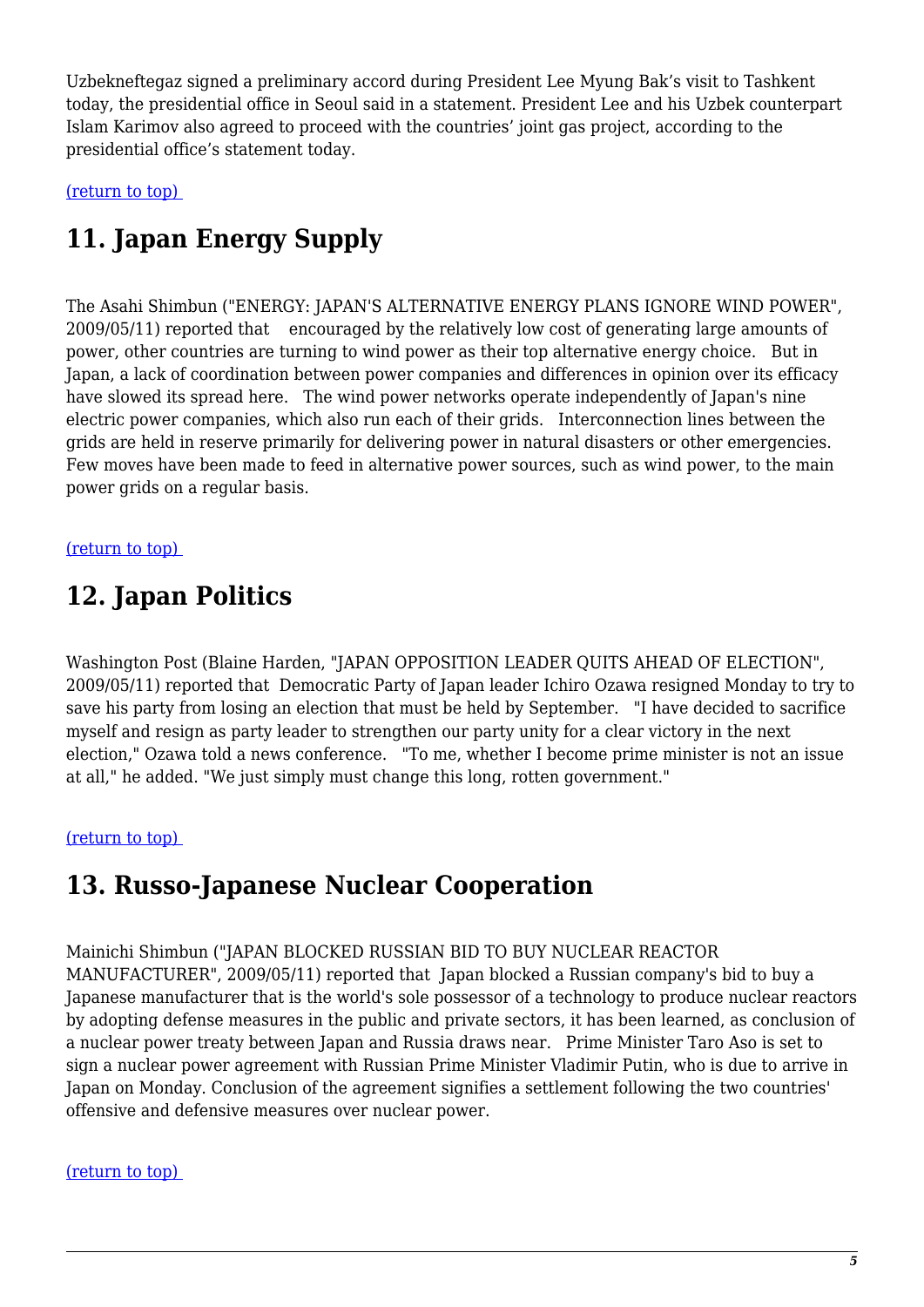## **14. Cross Strait Relations**

DPA ("TAIWAN PRESIDENT VOWS NO UNIFICATION TALKS WITH CHINA", 2009/05/11) reported that President Ma Ying-jeou reiterated Monday he will not discuss unification with the PRC during his term. "When I took office on May 20, 2008, I announced that Taiwan would maintain its policy of not seeking independence or unification," Ma said in an interview with the China Television Co. "Hereby, I repeat that during my term, either four years or eight years, we will not discuss unification with China." Ma also said he currently has no plan to visit the PRC or meet with PRC leaders.

USA Today ("TAIWAN TO CONSIDER SETTING UP OFFICE IN CHINA", 2009/05/11) reported that Taiwan and the PRC should consider establishing offices on each side to handle increasing bilateral exchanges, Taiwan President Ma Ying-jeou said. According to a presidential office statement, Ma told a group of senior Taiwanese negotiators that he thinks now is a good time to consider Taipei and Beijing representation on each side due to increasing coordination required to push forward bilateral relations.

#### <span id="page-5-0"></span>[\(return to top\)](#page-0-0)

## **15. Sino-Russian Energy Trade**

Xinhua News ("CHINESE AMBASSADOR: CHINA-RUSSIA OIL PIPELINE SERVES STRATEGIC GOALS OF BOTH SIDES", 2009/05/11) reported that t he construction of the PRC-Russia oil pipeline conforms with the strategic goals of the PRC and Russia to diversify the former's energy imports and latter's energy exports, PRC Ambassador to Russia Liu Guchang has said. The move reflects the two countries' confidence and determination to tide over together the current global economic downturn, Liu said. Trade of crude via the pipeline will help stabilize and enhance the growth in bilateral trade, the diplomat added.

<span id="page-5-1"></span>[\(return to top\)](#page-0-0) 

### **16. PRC Energy Supply**

Bloomberg News ("SINOPEC, KUWAIT TO BUILD \$9 BILLION PLANT IN CHINA", 2009/05/10) reported that China Petroleum & Chemical Corp., Kuwait Petroleum Corp. and an overseas oil producer plan to build a \$9 billion refining and petrochemical plant in southern the PRC's Guangdong province, according to the head of the PRC's energy authority. The third company is either BP Plc or Royal Dutch Shell Plc, Zhang Guobao, head of China's National Energy Administration said in Beijing. Zhang spoke to reporters in Beijing after the PRC and Kuwaiti governments signed trade accords. The project will include an oil refinery and an ethylene plant, Zhang said.

The New York Times ("CHINA OUTPACES U.S. IN CLEANER COAL-FIRED PLANTS", 2009/05/11) reported that the PRC's frenetic construction of coal-fired power plants has raised worries around the world about the effect on climate change. The PRC now uses more coal than the United States,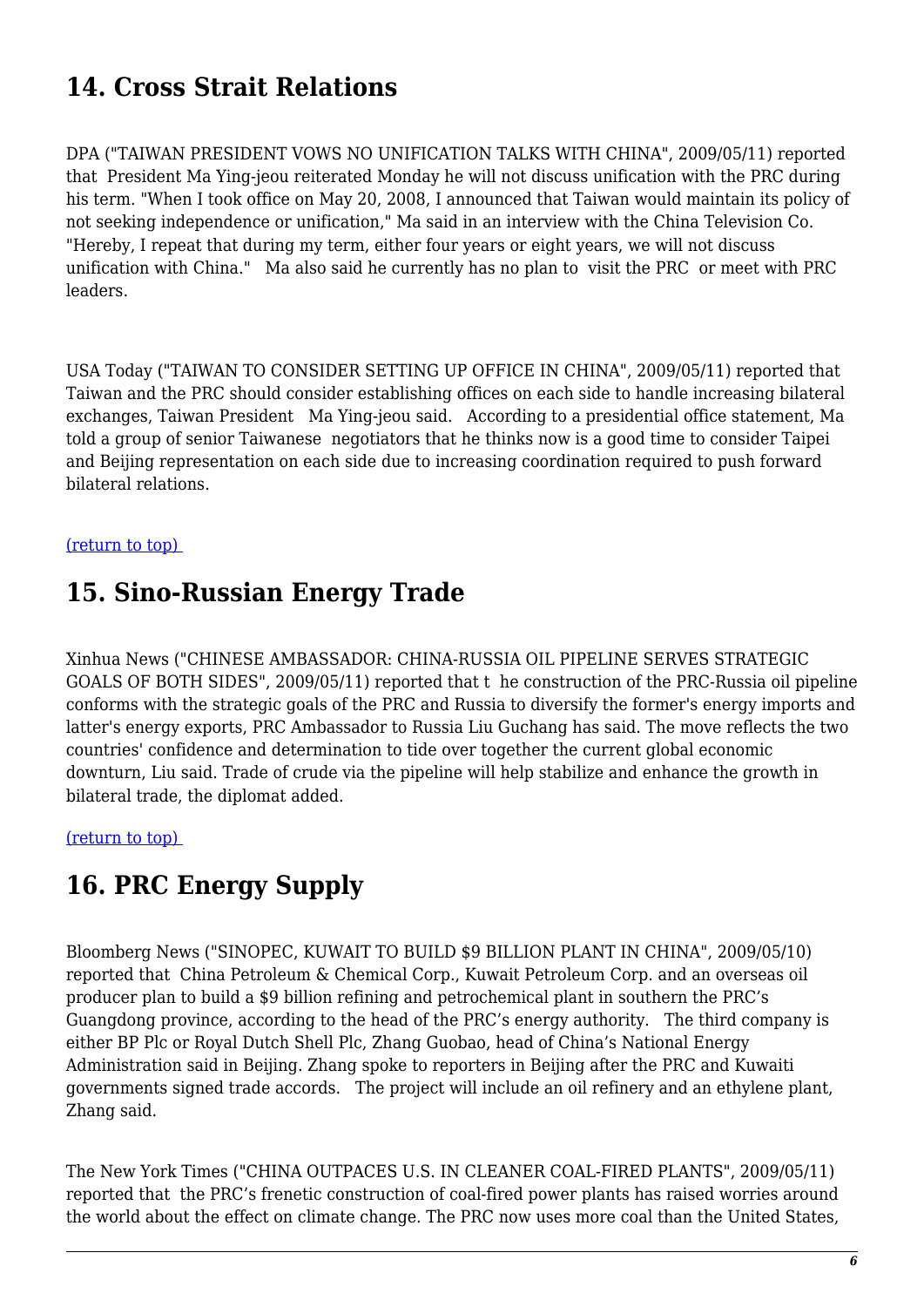Europe and Japan combined, making it the world's largest emitter of gases that are warming the planet. But largely missing in the hand-wringing is this: the PRC has emerged in the past two years as the world's leading builder of more efficient, less polluting coal power plants, mastering the technology and driving down the cost.

<span id="page-6-0"></span>[\(return to top\)](#page-0-0) 

## **17. PRC Infrastructure**

Xinhua News ("HIGH-SPEED RAILWAY TO LINK CHINA'S WEST WITH BIGGEST CITIES ", 2009/05/11) reported that the PRC began to lay tracks for the first high-speed passenger line in its western region, which will ultimately shorten trips between the ancient capital of Xi'an and Beijing to four hours from the current 11. The 500-km line linking Xi'an in northwestern Shaanxi Province with Zhengzhou in central Henan will run at up to 350 km per hour. "When it becomes operational at the end of this year, a ride between the two cities will take less than two hours compared with the present six," said Li Hengman, deputy manager of the Zhengzhou-Xi'an Railway Company, operator of the 10.3-billion-U.S.dollar project.

[\(return to top\)](#page-0-0) 

### **II. PRC Report**

### <span id="page-6-1"></span>**18. PRC Environment**

Beijing News ("SOUTH-TO-NORTH WATER DIVERSION IS PROPOSED FOR 5 YEARS TO BEIJING", 2009/05/10) reported that South-to-North Water Diversion plan is proposed for 5 years to enter in Beijing, said Chengjing, director of Beijing Water Bureau. This will make the water shortage situation of Beijing more serious in the years to come.

<span id="page-6-2"></span>[\(return to top\)](#page-0-0) 

## **19. PRC Gender Equity**

China Daily ("WOMEN IN LIAONING GET BETTER PROTECTION", 2009/05/11) reported that women in northeast China's Liaoning province will soon have better protection against sexual harassment. New rules taking effect next month ban provocative hints of sex in any form, ranging from "dirty" mobile phone messages to physical contact in public places, including offices, in the latest attempt by provincial legislatures to stop sexual harassment.

<span id="page-6-3"></span>[\(return to top\)](#page-0-0) 

## **20. PRC Civil Society**

People's Daily online (Li Dejin, "CORPORATE SOCIAL RESPONSIBILITY UNDER EMERGENCY